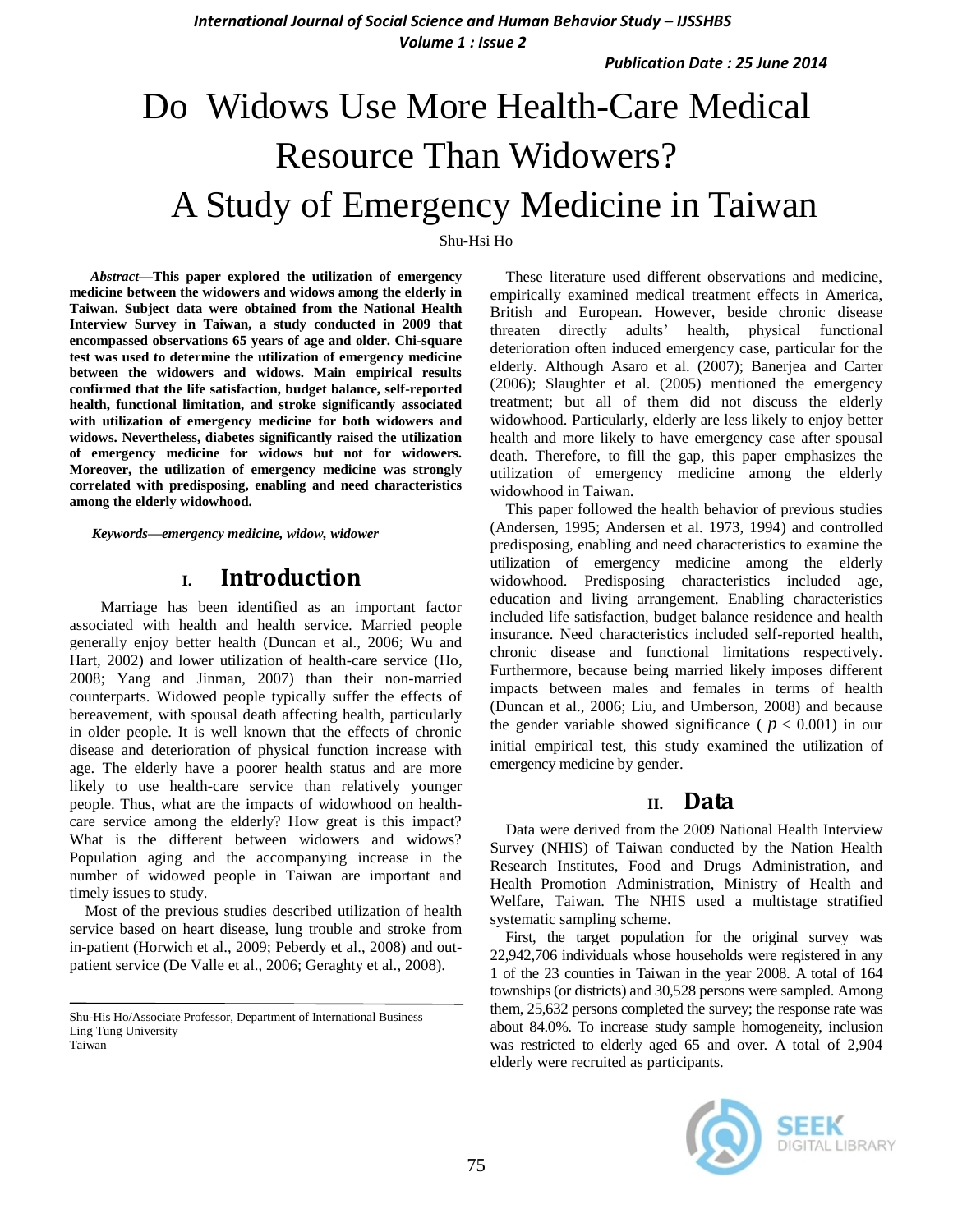#### *Publication Date : 25 June 2014*

Among these, subjects who reported never married, married with a currently living spouse, separate and divorce were excluded. The final sample size was thus 998. This paper tracks the survival of the 998 respondents in 2009 and analyzes the relative utilization of emergency medicine for specific subgroups.

As mentioned earlier, this paper controlled predisposing, enabling and need characteristics to examine the utilization of emergency medicine among the widowhood groups. 998 married subjects lost their spouse in 2009. Among these, 786 (78.8%) married women lost their husbands and 212 (21.2%) married men lost their wives during the study period. Not surprisingly, the proportion of widows was larger than that of widowers. The number of widows was nearly 3.7 times that of widowers. Mean ages were 77.13 and 78.52 for widows and widowers respectively. Widows with a higher education showed a lower proportion of widowhood. Less than  $10\%$  (9.9%,  $n = 78$ ) of survey respondents with more than primary educational levels lost their husbands. On the contrary, widowers with a lower education showed a lower proportion of widowhood (20.8%,  $n = 44$ ). In terms of enabling characteristics, nearly 70% elderly widowhood satisfied (and average) their life status and budget balance for their later life. Finally, in terms of need characteristics, more than half elderly widowhood showed physical function limitations. Particularly, widows (71.8%,  $n = 564$ ) showed a higher proportion than widowers (56.6%,  $n = 120$ ). Furthermore, about 50% elderly widowhood (53.7%) for widows, 49.5% for widowers) experienced high blood. Less than 10% elderly widowhood experienced asthma and kidney diseases. Approximately 3% of respondents submitted missing information on the widowhood.

## **III. Results**

A Chi-square test was performed to identify examination items that whether significantly related to utilization of emergency medicine among the elderly widowhood. Descriptive statistics for predisposing, enabling and need characteristics were presented as frequencies or proportions. First of all, in terms of predisposing characteristics, Table 1 indicates that the utilization of emergency medicine showed significant associations with age for widows and education for widowers (all  $p < 0.05$ ). The proportions of utilization of emergency medicine significantly decreased with higher education levels among elderly widowers. Next, in terms of enabling characteristics, Table 2 indicates that the utilization of emergency medicine showed significant associations with life satisfaction and budget balance for both widows and widowers. The prevalence rates of utilization of emergency medicine in deficit groups were significantly higher than in surplus groups regardless of widows and widowers.

Finally, in terms of need characteristics, Table 3 indicates that the utilization of emergency medicine showed significant associations with self-reported health ( $p < 0.001$ ) and functional limitations ( $p < 0.05$ ) for both widows and widowers. The prevalence rates of utilization of emergency medicine significantly increased with higher self-reported poor health. The prevalence rates of utilization of emergency medicine in those

with functional limitations were significantly higher than those without. Moreover, for the chronic disease, stroke showed significance on the utilization of emergency medicine regardless of widows ( $p < 0.001$ ) and widowers ( $p < 0.01$ ). Nevertheless, diabetes significantly raised the utilization of emergency medicine for widows ( $p < 0.05$ ) but not for widowers.

## **IV. Conclusion**

Much of the current literature examined the utilization of emergency medicine from predisposing, enabling and need characteristics. This paper was different from previous literature, focused on elderly widowhood and used econometric analysis to estimate the utilization of emergency medicine in Taiwan. A number of findings supported previous results, whereas others present results either not or less frequently cited elsewhere.

In terms of predisposing characteristics, age illustrated a significant effect on emergency among the elderly widows. However, for the elderly widowers, age lost significance, perhaps due in part to the optimism of respondents and in part to respondents" feeling of self-respect. This result was different from the findings of Asaro et al. (2007); Banerjea and Carter (2006). Moreover, there was an education gradient in emergency for elderly widowers. Utilization of emergency medicine was lower among those with higher education levels. These findings were consistent with a substantial body of international evidence (Barba et al., 2006; Slaughter et al., 2005).

In terms of enabling and need characteristics, life satisfaction, budget balance, self-reported health and functional limitations showed significance on emergency for both widows and widowers. The results provided evidence that self-reported health and functional limitations might be relatively reliable indicators of health status (Malmstrom et al., 2007; Zimmer et al., 2005). Moreover, for the chronic disease, when other factors were excluded, stroke showed significance on emergency for both widows and widowers. This analysis echoes the opinions of Chen et al. (2007) and Ho et al. (2009) that subjective reports of stroke were overall more strongly associated with emergency than were reports of other related ailments. Therefore, elderly widowhood should pay more attention to their cardiovascular status to reduce the utilization of emergency medicine in later life.

Finally, due to data limitations, results might not be generalized for emergency medicine associated with widowers and widows following the death of a spouse in the general population. Indeed, health-care service differences may be reflected in elderly widowhood variance among subjects. Therefore, this emergency analysis of the study represents only a preliminary assessment to understand the relationship between widows and widowers. In the near future, the author plans to examine more carefully the different health-care service among the specific groups.

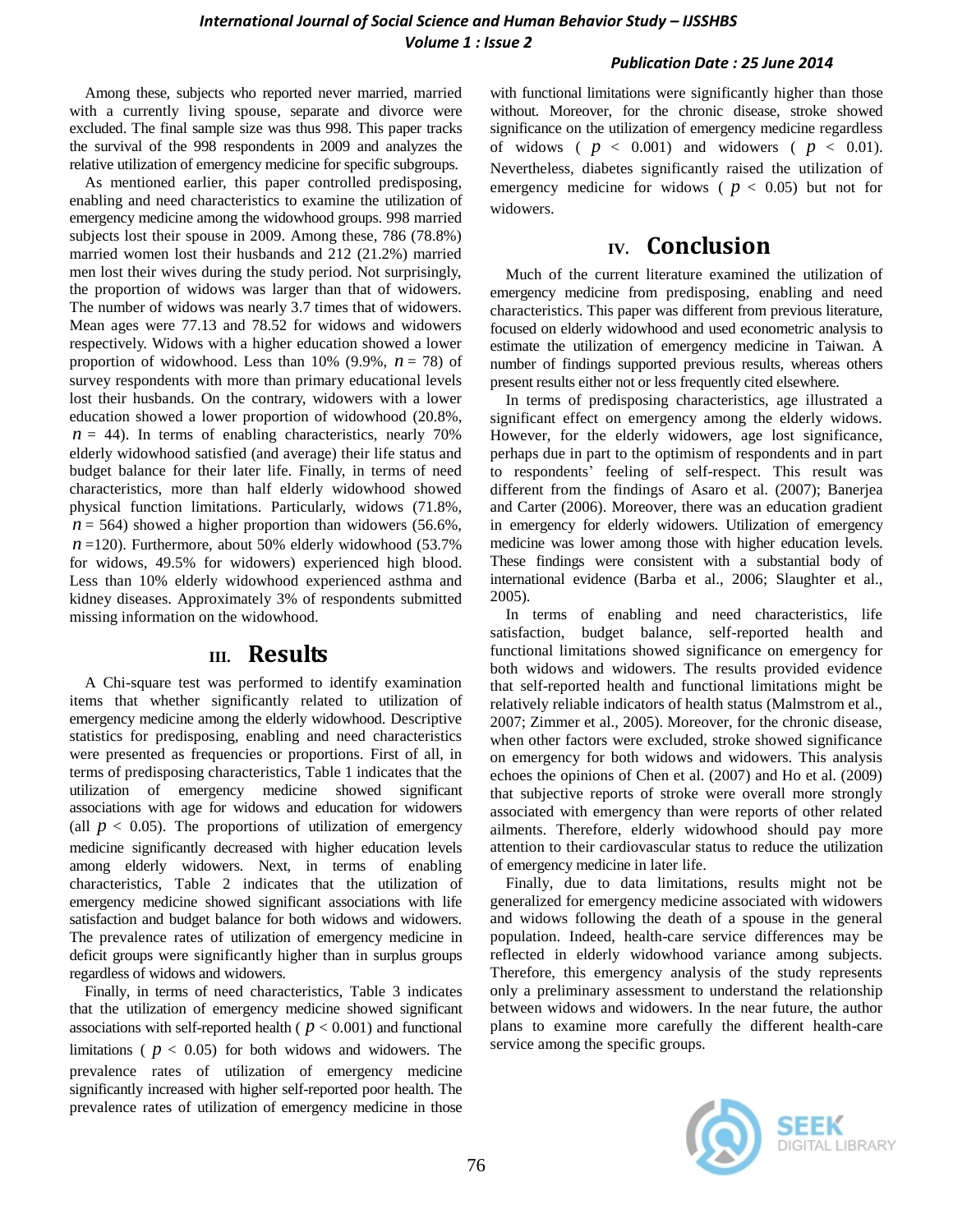#### **International Journal of Social Science and Human Behavior Study - IJSSHBS** *Volume 1 : Issue 2*

#### *Publication Date : 25 June 2014*

### *References*

- [1] A R. M.ndersen, "Revisiting the behavior model and access to medical care: Does it matter?" Journal of health and Social Behavior, vol. 36, 1995, pp.1-10.
- [2] G. J. Duncan, B. Wilkerson, and P. England, "Cleaning up their act: The effects of marriage and cohabitation on licit and illicit drug use." Demography, vol.43, 2006, pp.691-710.
- [3] G. R. Lee, A. DeMaris, S. Bavin, and R. Sullivan, "Gender difference in the depressive effect of widowhood in later life." The Journal of Gerontology: Series B. Psychological Sciences and Social Sciences, vol*.*56,2001, pp. S56-S61.
- [4] H. Liu, and D. J. Umberson, "The times they are a changein": Martial status and health differentials from 1972 to 2003". Journal of Health and Social Behavior, vol. 49, 2008, pp.239-253.
- [5] J. C. Slaughter, E. Kim, L. Sheppard, J.H. Sullivan, V.T. Larson, and C. Claiborn, "Association between particulate matter and emergency room visits, hospital admissions and mortality in Spokane, Washington." Journal of Exposure Analysis and Environmental Epidemiology, vol. 15, 2005, pp.153-159.
- [6] K. Banerjea, and A.O. Carter, "Waiting and interaction times for patients in a developing country accident and emergency department." Emergency Medicine Journal, vol.23, 2006, pp.286-290.
- [7] L. Chen, W. Yip, M. C. Chang, H. S. Lin, S. D. Lee, Y. L. Chiu, and Y. H. Lin, "The effects of Taiwan"s National Health Insurance on access and health status of the elderly." Health Economics, vol.16*,* 2007, pp.223-242.
- [8] L. Yang, and L. I. Jinman, "Effect of marital supports on quality of life and psychological status in patients with diabetic retinopathy." Journal of Nursing Science, vol. 3, 2007, pp.102-110.
- [9] M. A. Peberdy, J.P. Ornamato, G. L. Larkin, R.S. Braithwaite, T.M. Kashner, S.M. Carey, P.A. Meaney, L. Cen, and R.A. Berg, "Survival in-hospital cardiac arrest during nights and weekends." The Journal of the American medical Association, vol. 299, 2008, pp.785-792.
- [10] M. Geraghty, F. Glynn, M. Amin, and J. Kinsella, "Patient mobile telephone "text" reminder: a novel way to reduce non-attendance at the ENT out-patient clinic." The Journal of Laryngology and Otology, vol. 122, 2008, pp.296-298.
- [11] P.V. Asaro, L.M. Lewis, and S.B. Boxerman, "The impact of input and output factors on emergency department throughput." Academic Emergency Medicine, vol. 14, 2007, pp. 235-242.
- [12] R. M. Andersen, and J. F. Newman, "Societal and individual determinants of medical care utilization in the United States." Milbank Memorial Fund Quarterly Journal**,** vol. 51, 1973, pp. 95-124.
- [13] R. M. Andersen, D. Pamela, and P. Ganz, "Symbiotic relationships of quality of life, health services research and other health research." Quality of Life Research, vol. 3, 1994, pp. 365-371.
- [14] R. Barba, J.E. Losa, M. Velasco, C. Guijarro, G.G. Casasola, and A. Zapatero, "Mortality among adult patients admitted to the hospital on weekends. European." Journal of Internal Medicine, vol. 17, 2006, pp.322-324.
- [15] S. Ho, "Survival analysis of living arrangements and health care utilization in terms of total mortality among the middle aged and elderly in Taiwan". Journal of Nursing Research, vol. **16**,2008, pp. 160-168.
- [16] S. H. Ho, C. S. Li, and C. C. Liu, "The influence of chronic disease, physical function and lifestyle on health transition among the middleaged and older persons in Taiwan," Journal of Nursing Research, vol. 17, 2009, pp. 136-143.
- [17] T.B. Horwich, A.F. Hernandez, L. Liang, N.M., Albert, K.A., LaBresh, C.W. Yancy, and G.C. Fonarow, "Weekend hospital admission and discharge for heart failure: Association with quality of care and clinical outcomes." American Heart Journal, vol. 158, 2009, pp.451-458.
- [18] T. K. Malmstrom, E. M. Andresen, F. D. Wolinsky, J. P. Miller, K. Stamps, and D. K. Miller, "Mortality risk in older inner-city African Americans." Journal of the American Geriatrics Society, vol. 55, 2007, pp.1049-1055.
- [19] Z. Wu, and R. Hart, "The effects of martial and nonmarital union transition on health." Journal of Marriage and Family, vol. 64, 2002, pp.420-432.
- [20] Z. Zimmer, L. G. Martin, and H. S. Lin,"Determinants of old-age mortality in Taiwan." Social Science & Medicine, vol. 60, 2005, pp.457- 470.

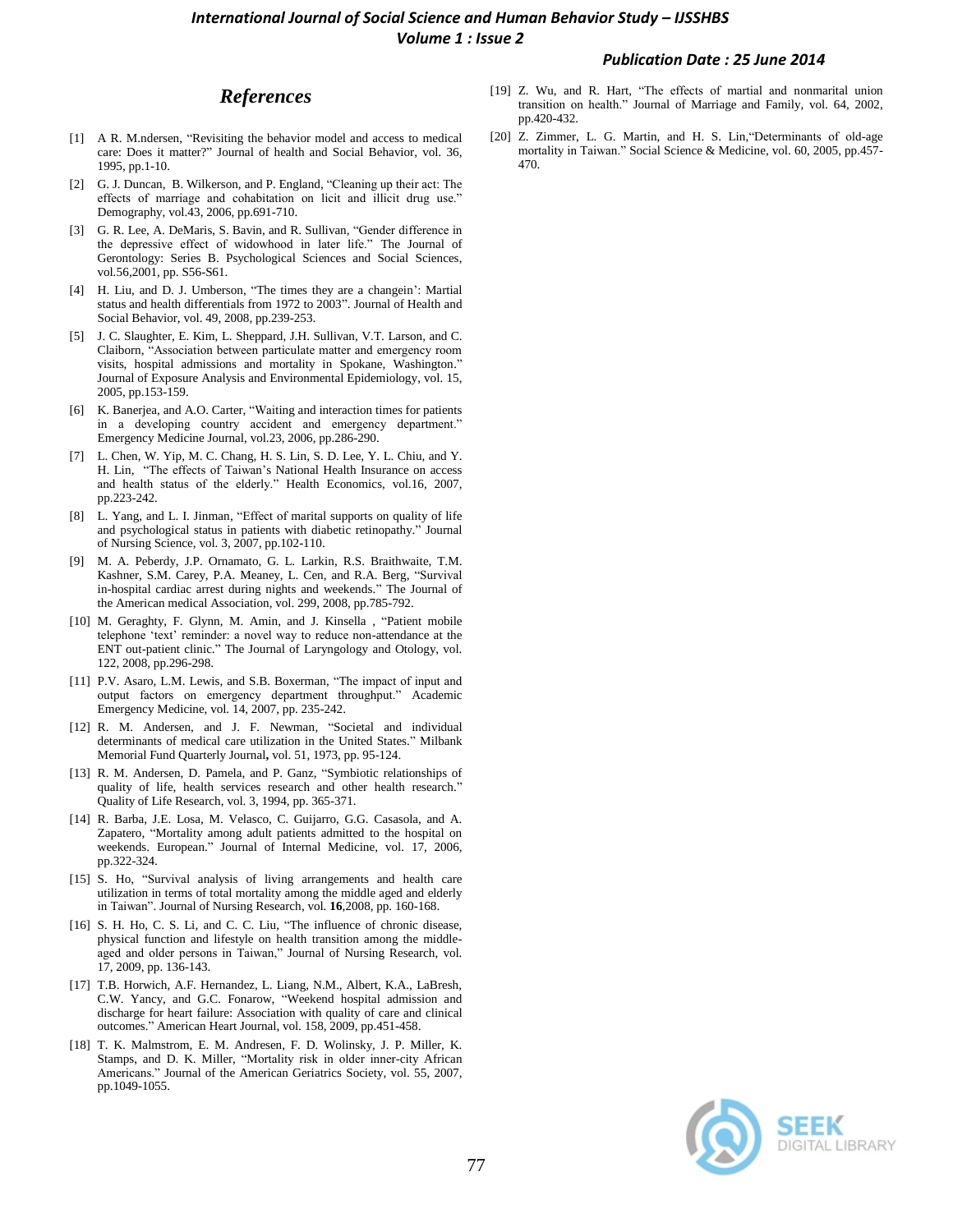| Variables           | Widow      |            |            | Widower    |                |            |  |
|---------------------|------------|------------|------------|------------|----------------|------------|--|
|                     | Yes        | No         | $p$ -Value | Yes        | N <sub>0</sub> | $p$ -Value |  |
|                     | $n \ (\%)$ | $n \ (\%)$ |            | $n \ (\%)$ | $n \ (\%)$     |            |  |
| Age                 |            |            | $0.011*$   |            |                | 0.609      |  |
| 65-74               | 47 (14.5)  | 277 (85.5) |            | 19(26.0)   | 54 (74.0)      |            |  |
| 75-84               | 80(23.7)   | 258 (76.3) |            | 21(22.1)   | 74 (77.9)      |            |  |
| 85 over             | 23(18.5)   | 101(81.5)  |            | 8(18.2)    | 36(81.8)       |            |  |
| Education           |            |            | 0.085      |            |                | $0.035*$   |  |
| No formal education | 89 (20.2)  | 352 (79.8) |            | 12(27.3)   | 32(72.7)       |            |  |
| Primary education   | 41 (15.4)  | 226(84.6)  |            | 31(26.7)   | 45 (73.3)      |            |  |
| More than primary   | 20(25.6)   | 58 (74.4)  |            | 5(9.6)     | 87 (90.4)      |            |  |
| Living Arrangement  |            |            | 0.059      |            |                | 0.069      |  |
| Alone               | 27(14.4)   | 161 (85.6) |            | 9(14.5)    | 53 (85.5)      |            |  |
| With others         | 123(20.6)  | 475 (79.4) |            | 39(26.0)   | 111 (74.0)     |            |  |

**TABLE 1: The Proportions of Predisposing Characteristics and Their Association with Emergency Medicine**

Note: \*, \*\* and \*\*\* denote statistical significance at 0.05, 0.01 and 0.001 levels, respectively

**TABLE2: The Proportions of Enabling Characteristics and Their Association with Emergency Medicine**

| Variables             | Widow      |            |            | Widower    |            |            |
|-----------------------|------------|------------|------------|------------|------------|------------|
|                       | Yes        | No.        | $p$ -Value | Yes        | No         | $p$ -Value |
|                       | $n \ (\%)$ | $n \ (\%)$ |            | $n \ (\%)$ | $n \ (\%)$ |            |
| Life Satisfaction     |            |            | $0.000***$ |            |            | $0.016*$   |
| Satisfy               | 32(12.9)   | 216(87.1)  |            | 16(23.2)   | 54 (76.8)  |            |
| Average               | 46(15.8)   | 245 (84.2) |            | 11(15.3)   | 61 (84.7)  |            |
| Dissatisfy            | 72 (30.4)  | 155(69.6)  |            | 22(31.0)   | 49(69.0)   |            |
| <b>Budget Balance</b> |            |            | $0.009**$  |            |            | $0.022*$   |
| Surplus               | 96(17.1)   | 466 (82.9) |            | 31(20.8)   | 118 (79.2) |            |
| Deficit               | 54 (24.1)  | 170 (75.9) |            | 17(27.0)   | 46(73.0)   |            |
| Residence             |            |            | 0.930      |            |            | 0.247      |
| Urban                 | 80 (19.5)  | 331 (80.5) |            | 16(16.8)   | 79 (83.2)  |            |
| Town                  | 23(17.1)   | 112(82.9)  |            | 11(25.0)   | 33 (75.0)  |            |
| Rural                 | 47 (19.6)  | 193 (80.4) |            | 21(28.8)   | 52 (71.2)  |            |
| NHI                   |            |            | 0.399      |            |            | 0.588      |
| Yes                   | 150 (19.2) | 638 (80.8) |            | 48 (22.7)  | 163(77.3)  |            |
| No                    | 0(0.0)     | 3(100.0)   |            | 0(0.00)    | 1(100.0)   |            |

Note: \*, \*\* and \*\*\*denote statistical significance at 0.05, 0.01 and 0.001 levels, respectively